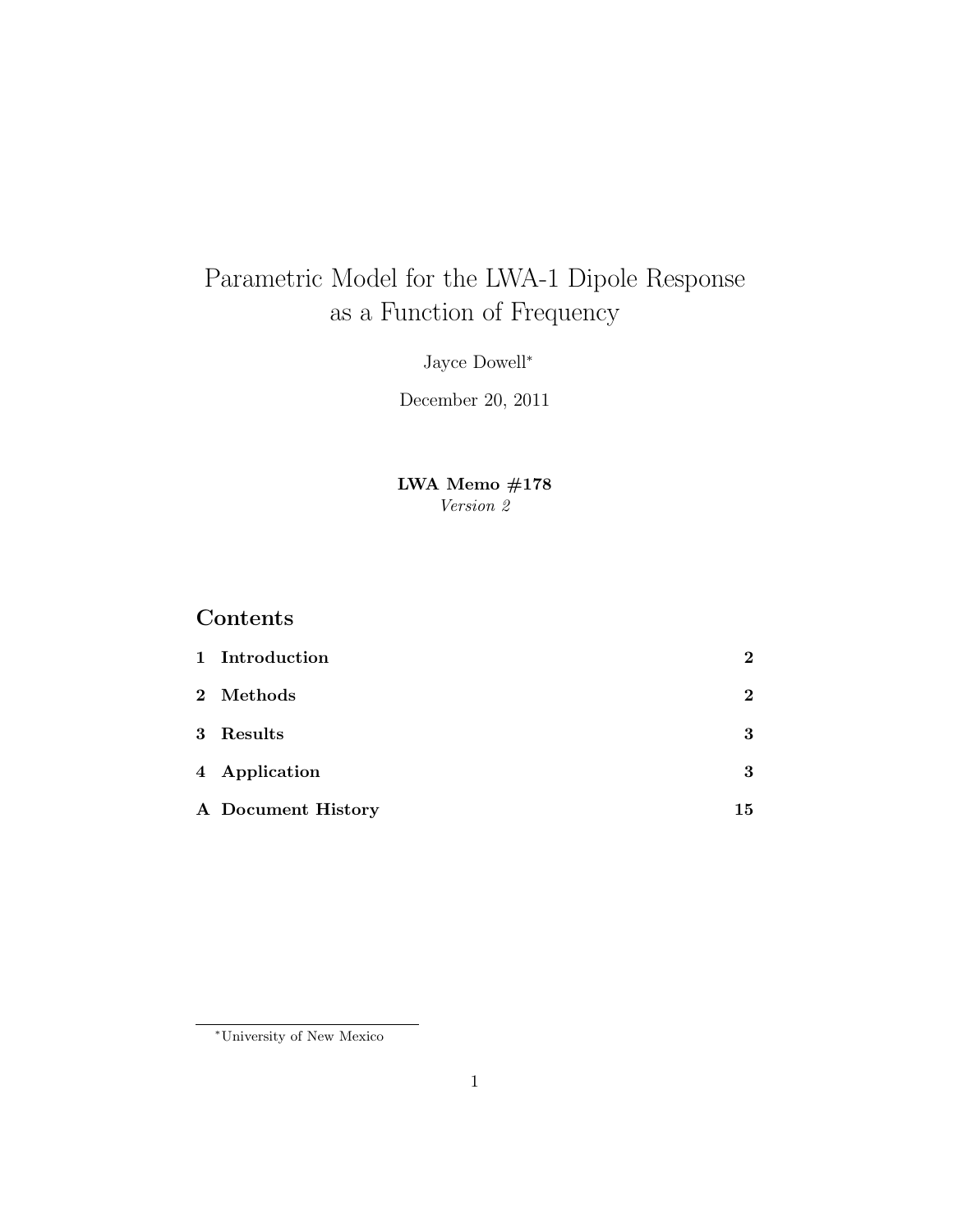#### 1 Introduction

This memo is an extension of [1] which provides an empirical model of the LWA-1 normalized dipole power pattern at 38 and 74 MHz. Here the nature of the power pattern will be addressed over the entire tuning range of the LWA, from 10 to 88 MHz. This is done by fitting the normalized dipole power pattern for a variety of frequencies within the tuning range and then fitting the derived parameters with a polynomial in frequency. This allows for the calculation of the power pattern for a given azimuth and zenith angle at any frequency without generating the moment data for each frequency of interest.

## 2 Methods

The methodology used closely follows that used in [1]. The ground is taken to be the  $x-y$  plane with the positive z-axis pointing toward zenith. The two cross-dipoles that comprise a LWA-1 stand lie in the  $x-z$  and  $y-z$  planes and are the E–W and N–S polarizations, respectively. For each dipole, the Eplane lies in the same plane as the dipole and the H-plane lies perpendicular to it and contains the positive z-axis.

The parametric model used to fit the normalized dipole power pattern,  $p$ , in any plane containing the  $z$ -axis is:

$$
p(\theta) = \left[1 - \left(\frac{\theta}{\pi/2}\right)^{\alpha}\right] \cos^{\beta} \theta + \gamma \left(\frac{\theta}{\pi/2}\right) \cos^{\delta} \theta, \tag{1}
$$

where  $\theta$  is the zenith angle measured from the positive z-axis in radians and ranges between 0 and  $\pi/2$ . This model was fit to both the E and Hplanes for both polarizations for 43 frequencies between 10 and 88 MHz using a least squares method. The power patterns were initially fit allowing all four parameters to vary for both the E and H-planes. However, this lead to large uncertainties in the fits which resulted in some parameters not varying smoothly with frequency. At the higher frequencies this was primarily caused by the best-fit values of the H-plane  $\gamma$  and  $\delta$  parameters having large uncertainties. Since the uncertainties are roughly centered on zero, the  $\gamma$  and  $\delta$  parameters were fixed at this value. This resolved the problem of the large uncertainties and yielded better fits to the moment method data.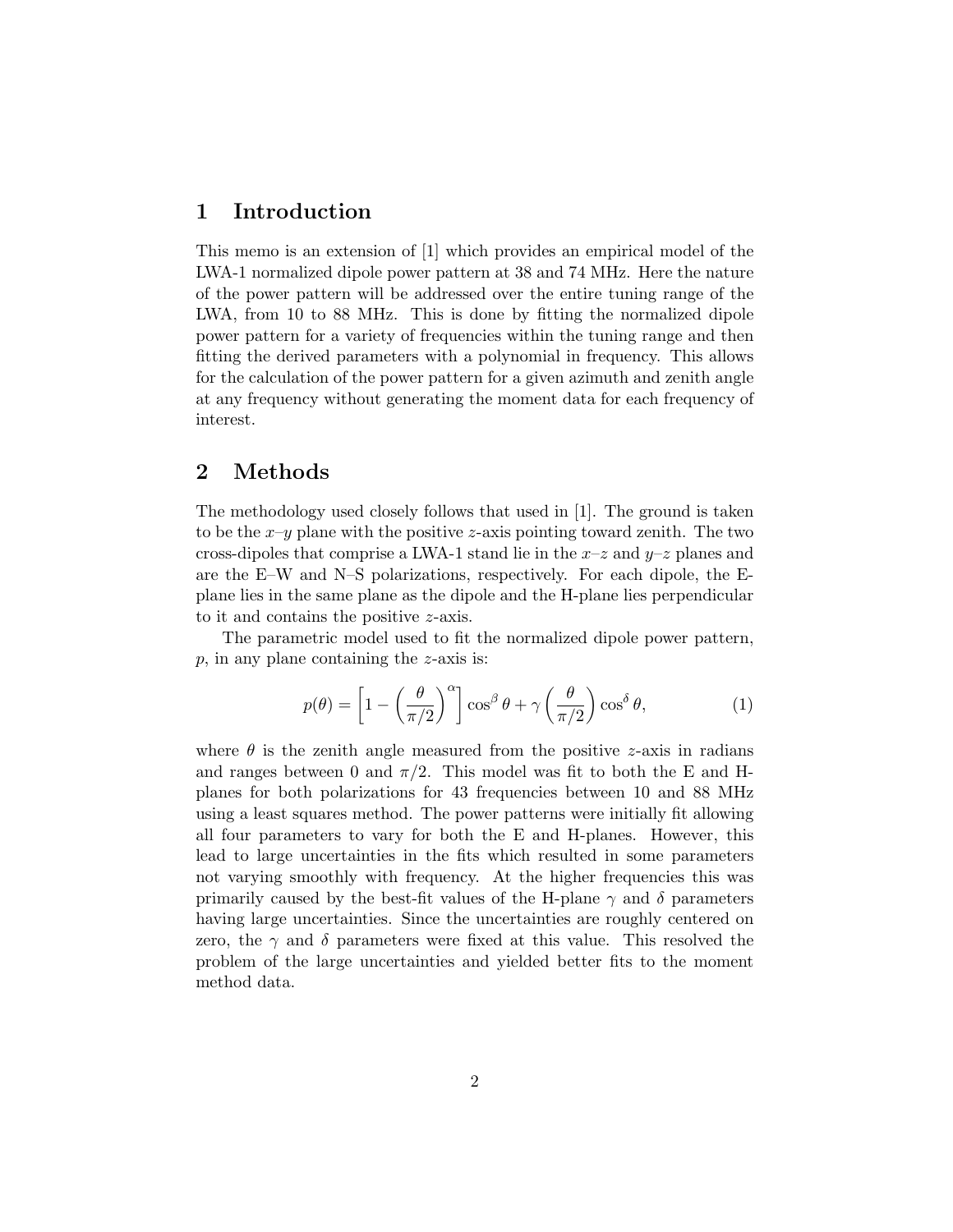#### 3 Results

The results of the final fits are shown in Tables 1 and 2 for the E–W and N–S polarizations, respectively. For 38 and 74 MHz the best-fit values can be compared with the values found in [1]. Figures 1 and 2 show this comparison for the E–W polarization at 38 and 74 MHz, respectively. There is also good agreement between the moment method data from [2] and the fits derived in this memo<sup>1</sup>.

To create the coefficients as a function of frequency, each of the eight parameters were fit using a polynomial of form:

$$
c(\nu) = \sum_{n=0}^{m} a_n^c \left(\frac{\nu}{10 \text{ MHz}}\right)^n,\tag{2}
$$

where  $a_n^c$  is the  $n^{th}$  order coefficient of the best-fit polynomial to parameter c. The lowest-order polynomial which appeared to accurately fit the data was found to be  $12th$  order. The resulting coefficients of the fits as a function of frequency for the E–W polarization are listed in Tables 3 and 4 for the E and H-planes, respectively. Similarly, Tables 5 and 6 contain the coefficients for the N–S polarization data. The fits along with the data are shown in Figures 3 (E–W) and 4 (N–S).

#### 4 Application

The fits presented above are available in version 0.4.0 and later of the LWA Software Library<sup>2</sup>. To access the coefficients in Python, use:

```
>>> import os
>>> import numpy
>>> from lsl.common.paths import data as dataPath
>>> dataDict = numpy.load(os.path.join(dataPath, 'lwa1-dipole-emp.npz')
>>> fitX = dataDict['fitX']
>>> def planeE(theta, freq=10e6):
      alpha = numpy.polyval(fitX[0,0,:], numpy.array(freq))... beta = \text{numpy.polyval}(\text{fitX}[0,1,:], \text{numpy.array}(\text{freq}))\ldots gamma = numpy.polyval(fitX[0,2,:], numpy.array(freq))
      delta = numpy.polyval(fitX[0,3,:], numpy.array(freq))
```
<sup>&</sup>lt;sup>1</sup>All of the NEC files and scripts needed to reproduce the values found in this memo can be found at http://fornax.phys.unm.edu/lwa/subversion/trunk/DipoleResponse/

<sup>2</sup>http://fornax.phys.unm.edu/lwa/trac/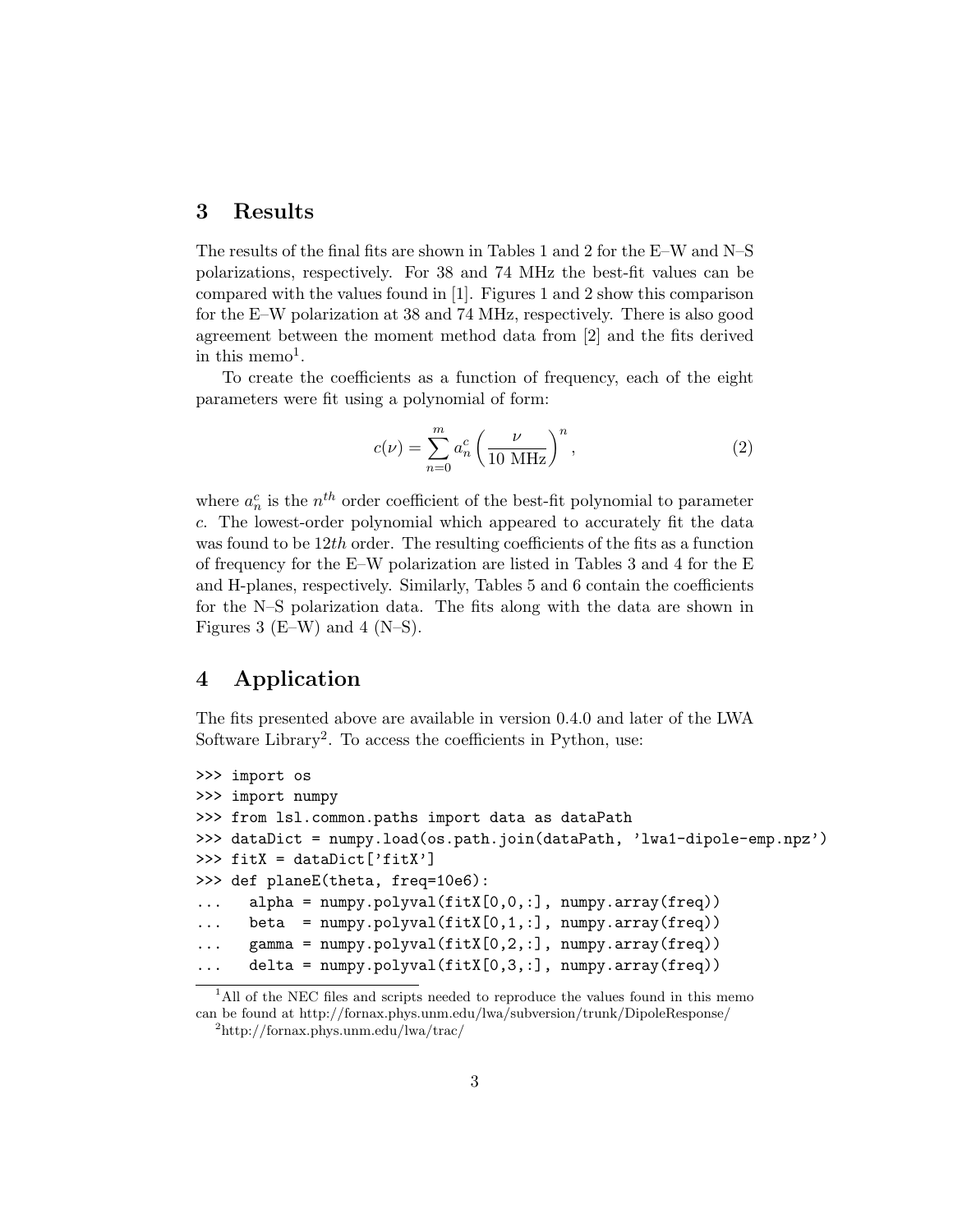

Figure 1: Comparison between the moment method data from [2] (crosses), the fits presented in this memo (solid lines), and the fits presented in [1] at 38 MHz.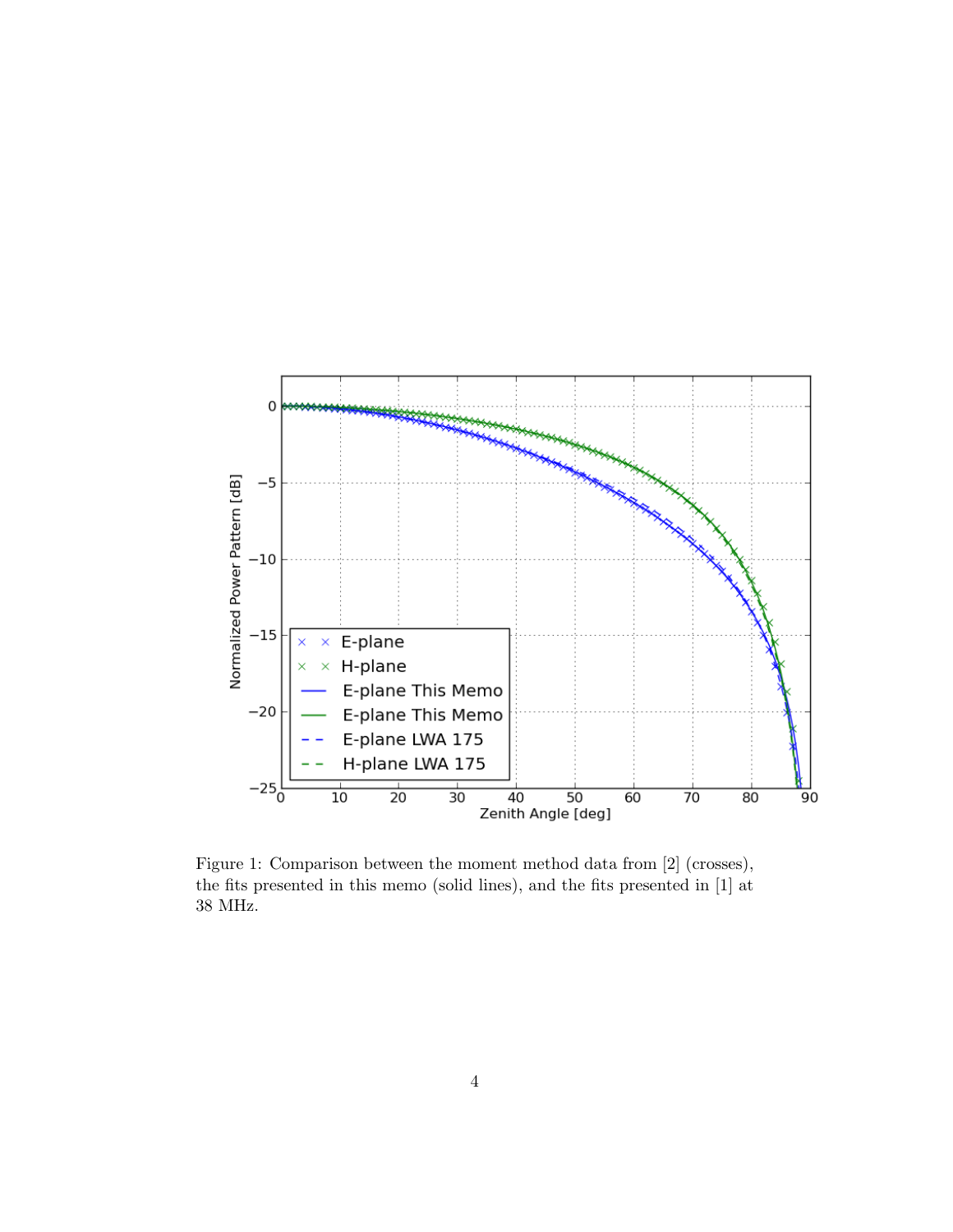

Figure 2: Similar to Figure 1 but for 74 MHz. The labeling is the same as in Figure 1.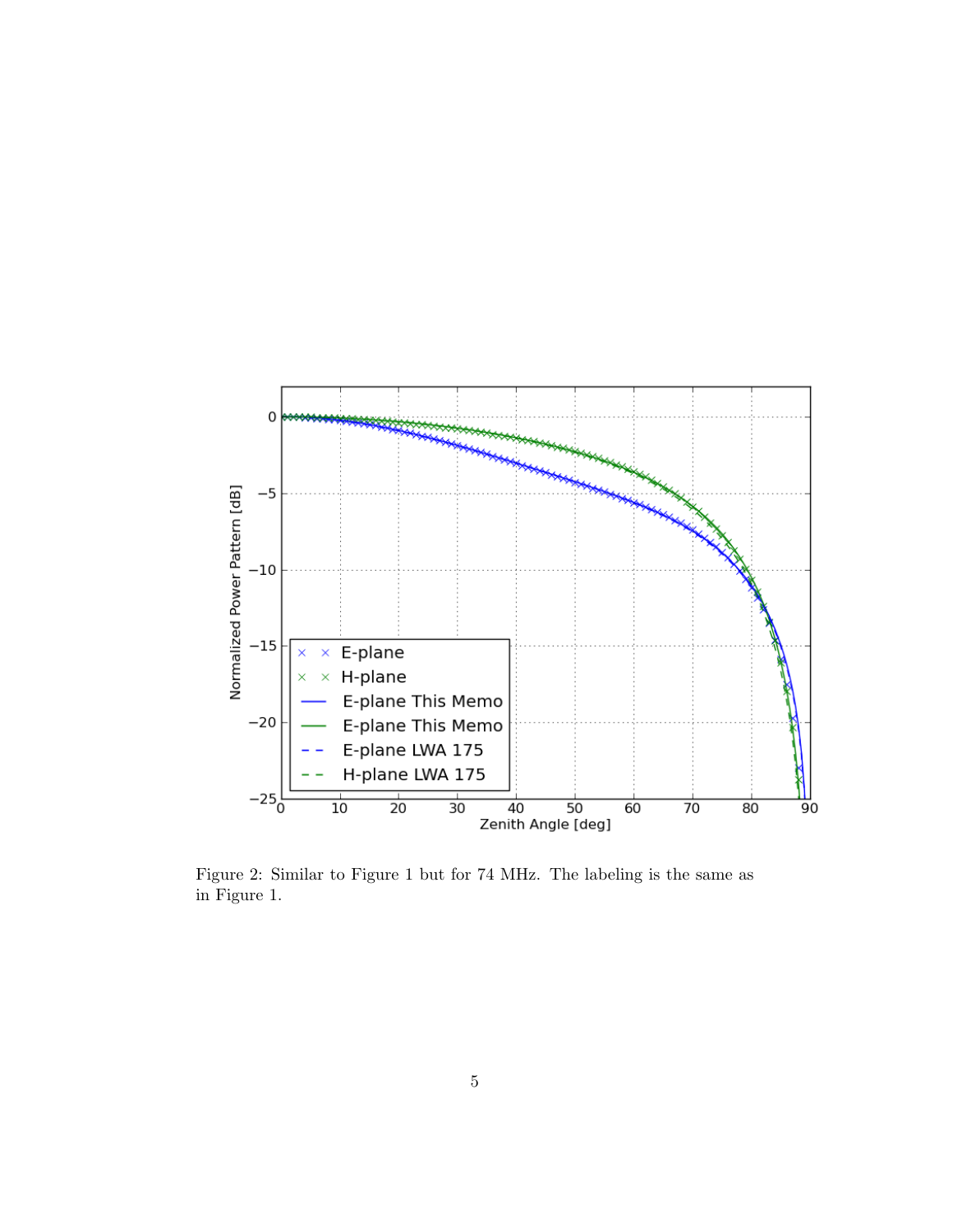

Figure 3: Best-fit polynomials (solid lines) to the four model parameters (crosses) for the E–W polarization for the E-plane (blue) and H-plane (green). The error bars represent the  $1\sigma$  parameter uncertainties from the least squares fits. In general, the polynomials are in good agreement with the data.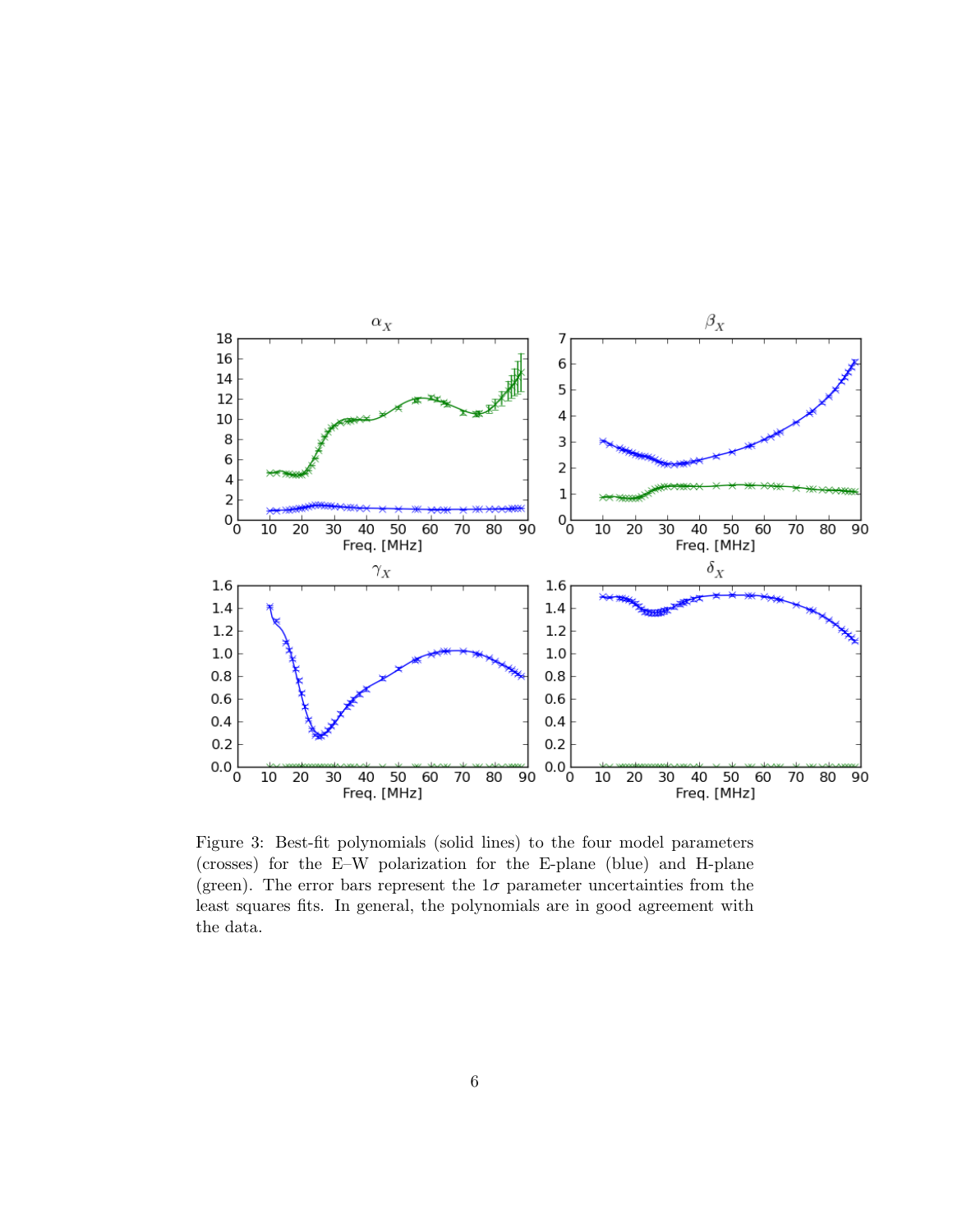

Figure 4: Similar to Figure 3, but for the N–S polarization. The labeling is the same as in Figure 3. Again, there is good agreement between the polynomial and the the data.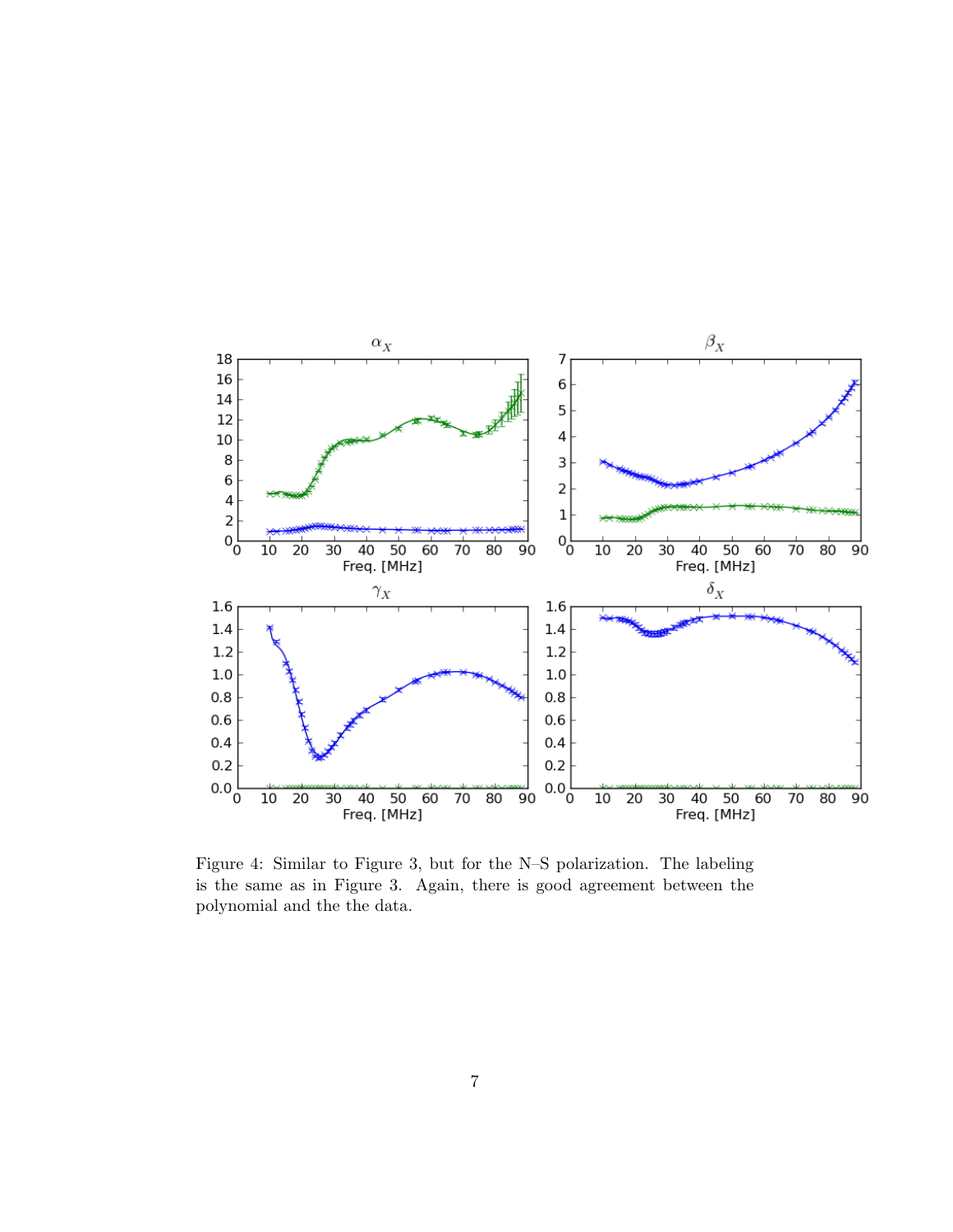```
... out = (1-(2*theta/numpy.pi)**alpha)*numpy.cos(theta)**beta
... out += gamma*(2*theta/numpy.pi)*numpy.cos(theta)**delta
... return out
```
It should be noted that the coefficient values for the N–S polarization stored in the lwa-dipole-emp.npz are swapped between the E and H-planes so that the same azimuth interpolation code can be used (see [1] for a recommended interpolation scheme).

Figures 5 and 6 apply the interpolation scheme suggested in [1] to both the parametric models presented here and those presented in [1]. In general, the interpolation scheme provides a good approximation to the azimuthal variations in the moment method data. The greatest discrepancies occur at the higher zenith angles (lower elevation angles) where the dipole response is lower.

## References

- [1] S. Ellingson, LWA Memo 175, December 2010.
- [2] S. Ellingson et al., "The Long Wavelength Array," Proc. IEEE, Vol. 97, No. 8, pp. 1421-1430, Aug 2009. Also available as LWA Memo 157.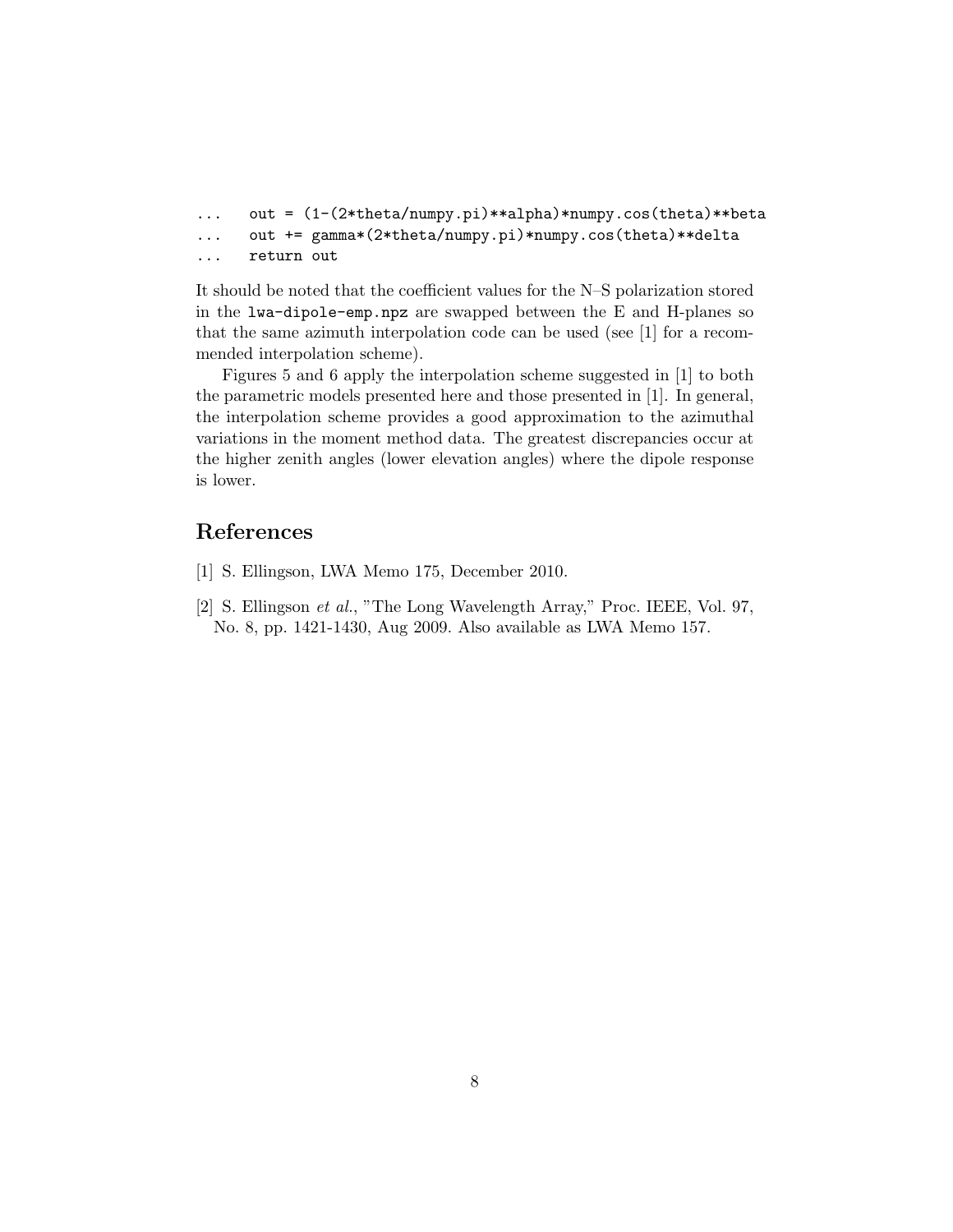

Figure 5: Comparison between the moment method data from [2] (upper panel), the azimuth interpolated fits presented in this memo (middle panel series), and the interpolated fits presented in [1] at 38 MHz (lower panel series). The interpolation scheme suggested in [1] provides a good representation of the azimuthal dependence in the data.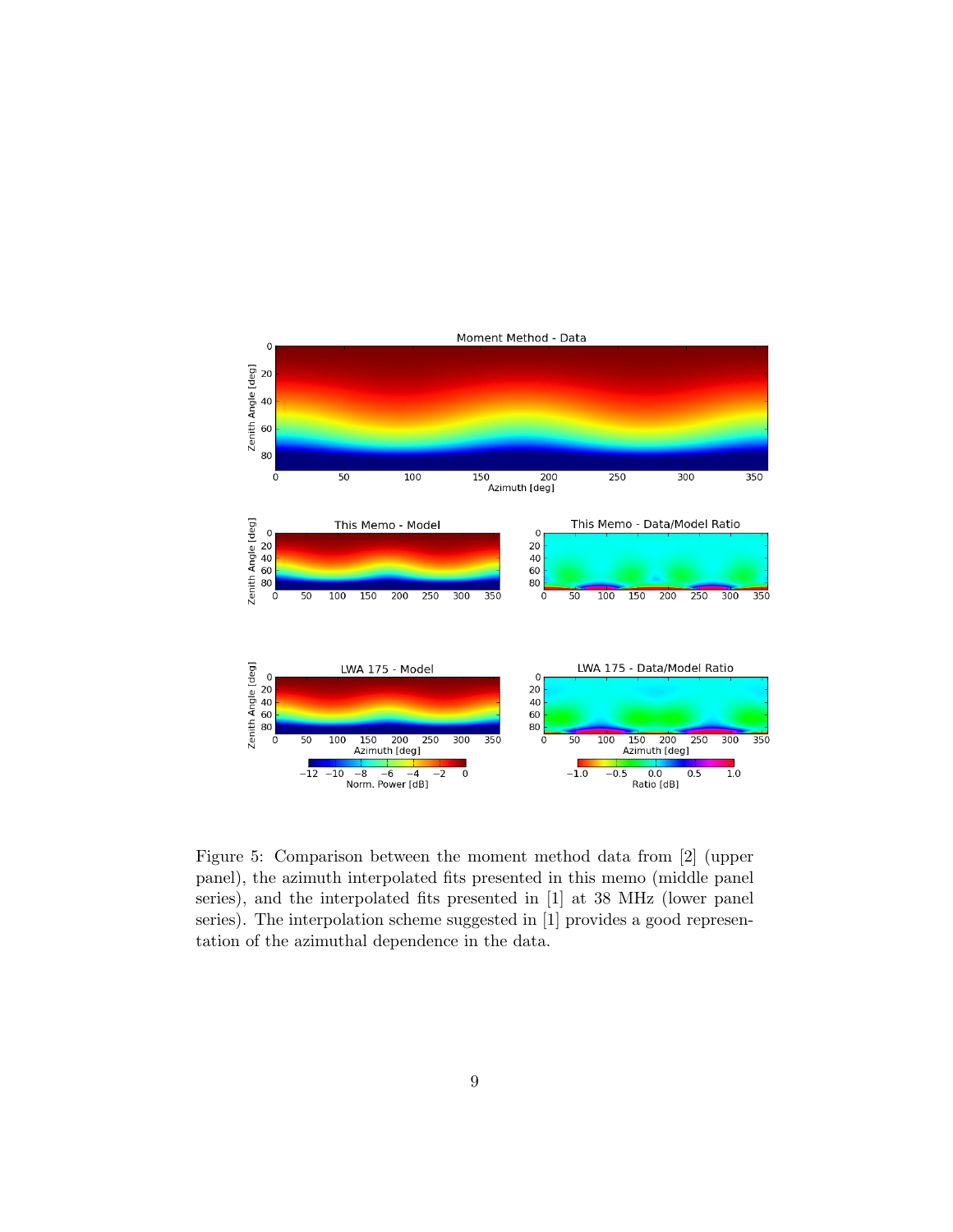

Figure 6: Similar to Figure 5 but for 74 MHz. The layout and labeling are the same as in Figure 5.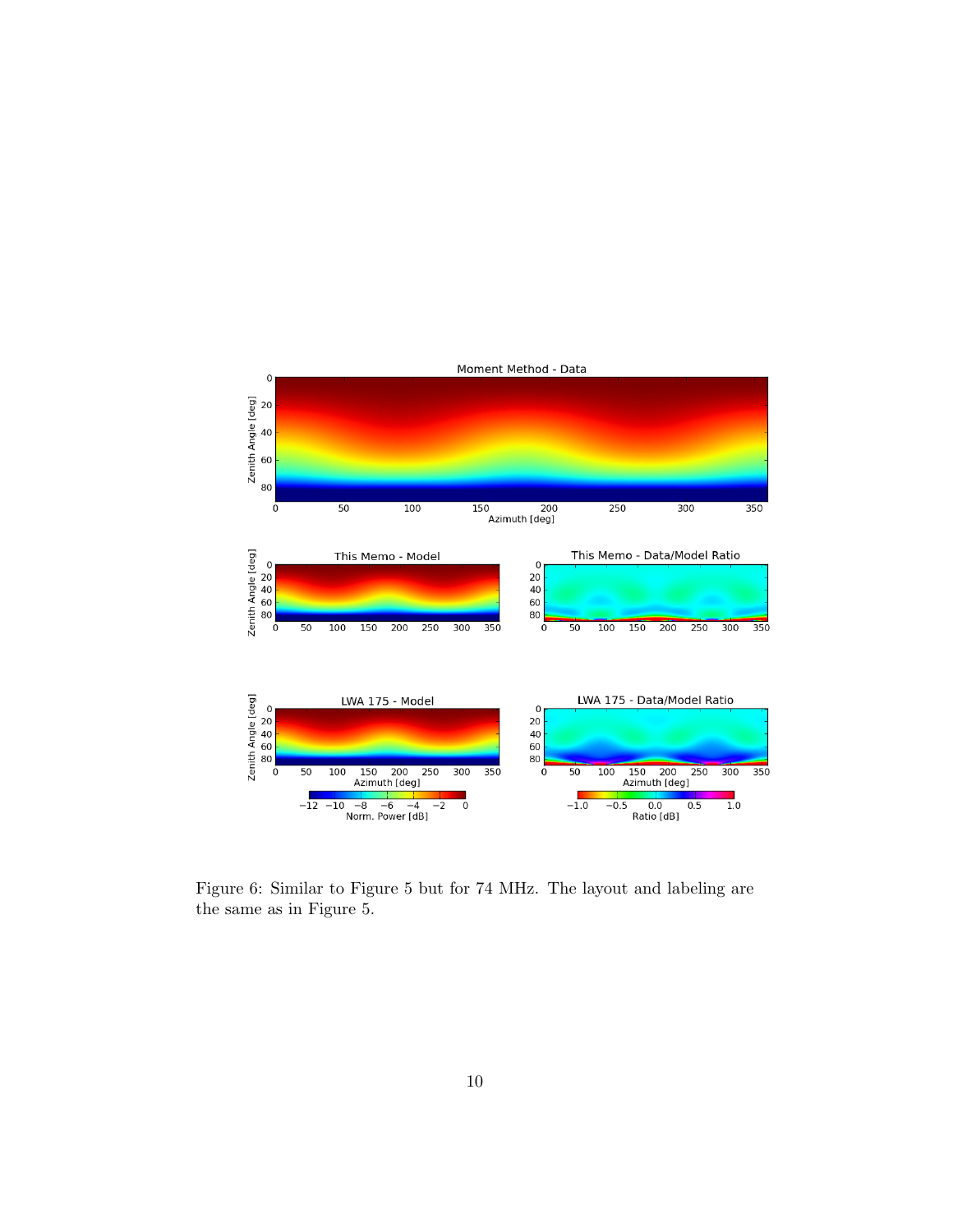| Frequency | Plane     | $\alpha$ | β    | $\gamma$ | $\delta$ |
|-----------|-----------|----------|------|----------|----------|
| 10 MHz    | E         | 0.89     | 3.05 | 1.42     | 1.50     |
|           | H         | 4.67     | 0.88 | 0.00     | 0.00     |
| 20 MHz    | Е         | 1.18     | 2.53 | 0.65     | 1.44     |
|           | H         | 4.51     | 0.83 | 0.00     | 0.00     |
| 30 MHz    | E         | 1.34     | 2.14 | 0.40     | 1.39     |
|           | $H_{\rm}$ | 9.35     | 1.29 | 0.00     | 0.00     |
| 38 MHz    | E         | 1.18     | 2.25 | 0.64     | 1.48     |
|           | H         | 9.94     | 1.30 | 0.00     | 0.00     |
| 40 MHz    | Ε         | 1.15     | 2.30 | 0.69     | 1.49     |
|           | Η         | 10.06    | 1.30 | 0.00     | 0.00     |
| 50 MHz    | Е         | 1.07     | 2.62 | 0.87     | 1.52     |
|           | H         | 11.09    | 1.32 | 0.00     | 0.00     |
| 60 MHz    | E         | 1.02     | 3.09 | 0.99     | 1.50     |
|           | H         | 12.13    | 1.32 | 0.00     | 0.00     |
| 70 MHz    | E         | 1.02     | 3.76 | 1.02     | 1.43     |
|           | $H_{\rm}$ | 10.60    | 1.23 | 0.00     | 0.00     |
| 74 MHz    | E         | $1.03\,$ | 4.10 | 1.00     | 1.39     |
|           | H         | 10.48    | 1.19 | 0.00     | 0.00     |
| 80 MHz    | E         | 1.06     | 4.75 | 0.94     | 1.30     |
|           | $H_{\rm}$ | 11.43    | 1.15 | 0.00     | 0.00     |
| 88 MHz    | Е         | 1.16     | 6.09 | 0.80     | 1.11     |
|           | Η         | 14.60    | 1.09 | 0.00     | 0.00     |

Table 1: Parameters for the E–W Polarization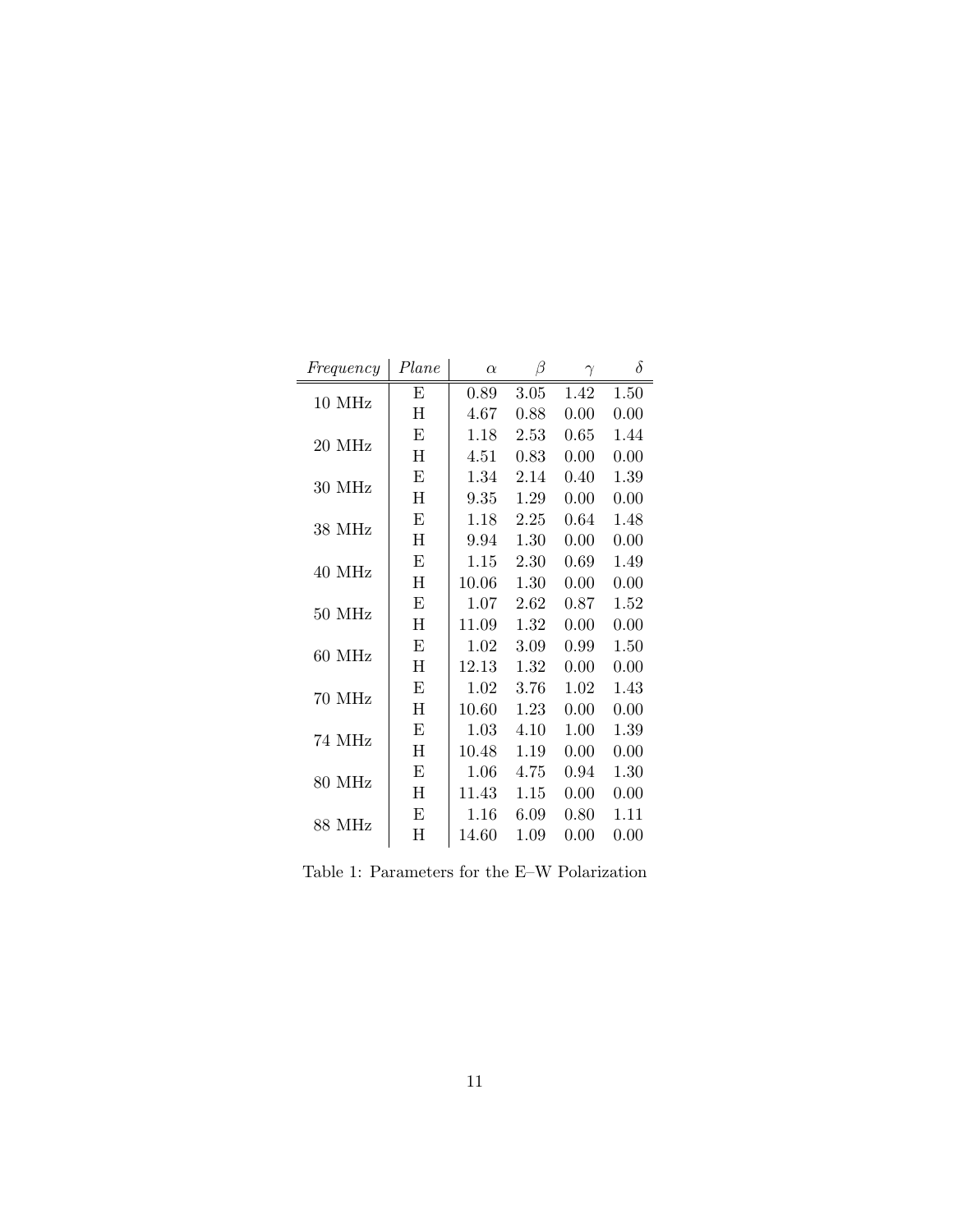| Frequency | Plane     | $\alpha$ | β    | $\gamma$ | $\delta$ |
|-----------|-----------|----------|------|----------|----------|
| 10 MHz    | E         | 0.89     | 3.05 | 1.42     | 1.50     |
|           | H         | 4.69     | 0.88 | 0.00     | 0.00     |
| 20 MHz    | Е         | 1.17     | 2.51 | 0.66     | 1.45     |
|           | H         | $4.60\,$ | 0.85 | 0.00     | 0.00     |
| 30 MHz    | E         | 1.31     | 2.14 | 0.43     | 1.40     |
|           | $H_{\rm}$ | 9.77     | 1.31 | 0.00     | 0.00     |
| 38 MHz    | E         | $1.16\,$ | 2.27 | 0.68     | 1.49     |
|           | H         | 10.58    | 1.33 | 0.00     | 0.00     |
| 40 MHz    | Ε         | 1.14     | 2.32 | 0.72     | 1.50     |
|           | Η         | 10.77    | 1.34 | 0.00     | 0.00     |
| 50 MHz    | Е         | 1.06     | 2.63 | 0.89     | 1.52     |
|           | H         | 12.42    | 1.36 | 0.00     | 0.00     |
| 60 MHz    | E         | 1.02     | 3.09 | 1.00     | 1.50     |
|           | H         | 14.53    | 1.39 | 0.00     | 0.00     |
| 70 MHz    | E         | 1.01     | 3.73 | 1.03     | 1.44     |
|           | $H_{\rm}$ | 13.13    | 1.32 | 0.00     | 0.00     |
| 74 MHz    | E         | $1.03\,$ | 4.06 | 1.01     | 1.40     |
|           | H         | 13.15    | 1.29 | 0.00     | 0.00     |
| 80 MHz    | E         | 1.06     | 4.67 | 0.95     | 1.32     |
|           | $H_{\rm}$ | 14.68    | 1.26 | 0.00     | 0.00     |
| 88 MHz    | Е         | 1.14     | 5.92 | 0.83     | 1.14     |
|           | Η         | 19.11    | 1.21 | 0.00     | 0.00     |

Table 2: Parameters for the N–S Polarization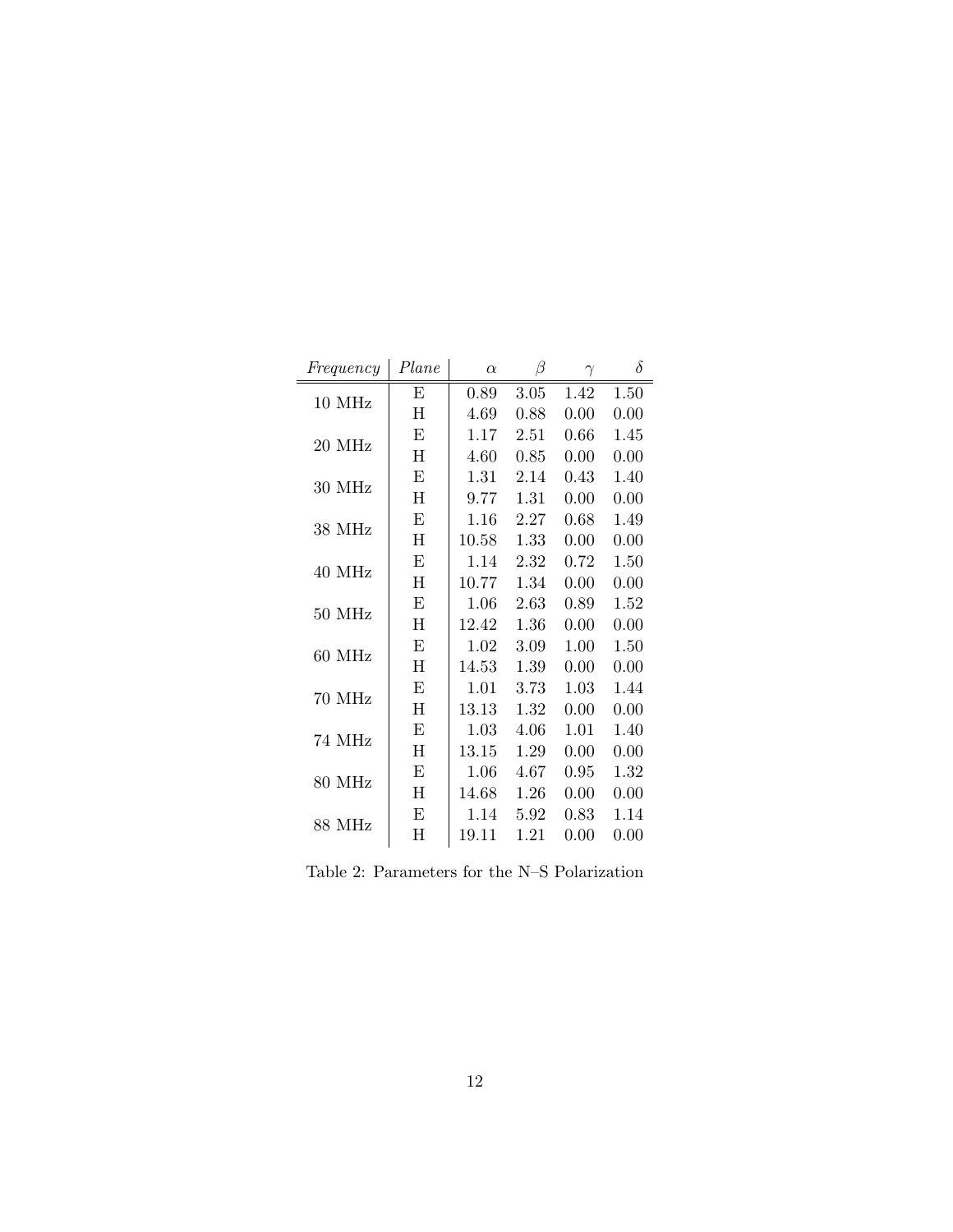| $\boldsymbol{n}$ | $a_n^{\alpha}$               | $a_n^{\beta}$                | $a_n^{\gamma}$               | $a_n^o$                      |
|------------------|------------------------------|------------------------------|------------------------------|------------------------------|
| $\Omega$         | $-4.52993117 \times 10^{1}$  | $-3.06669173 \times 10^{1}$  | $7.11119215 \times 10^{1}$   | $1.13133864 \times 10^{1}$   |
|                  | $1.72359627 \times 10^{2}$   | $1.37253656 \times 10^{2}$   | $-2.66450447 \times 10^{2}$  | $-3.49394214 \times 10^{1}$  |
| $\overline{2}$   | $-2.72231145 \times 10^{2}$  | $-2.36812145 \times 10^{2}$  | $4.34395314 \times 10^{2}$   | $5.15975841 \times 10^{1}$   |
| 3                | $2.40840205 \times 10^{2}$   | $2.30204067 \times 10^{2}$   | $-3.99317541 \times 10^{2}$  | $-4.15253296 \times 10^{1}$  |
| 4                | $-1.33458904 \times 10^{2}$  | $-1.41481412 \times 10^{2}$  | $2.31201599 \times 10^{2}$   | $2.01675350 \times 10^{1}$   |
| 5                | $4.91727832 \times 10^{1}$   | $5.82026204 \times 10^{1}$   | $-8.95219193 \times 10^{1}$  | $-6.17004450$                |
| 6                | $-1.24468312 \times 10^{1}$  | $-1.65245801 \times 10^{1}$  | $2.39640798 \times 10^{1}$   | 1.18515334                   |
|                  | 2.19501789                   | 3.28135779                   | -4.50046389                  | $-1.31123436 \times 10^{-1}$ |
| 8                | $-2.69033938 \times 10^{-1}$ | $-4.54784465 \times 10^{-1}$ | $5.91991295 \times 10^{-1}$  | $4.85003070 \times 10^{-3}$  |
| 9                | $2.24360464 \times 10^{-2}$  | $4.31144732 \times 10^{-2}$  | $-5.34525601 \times 10^{-2}$ | $7.05653618 \times 10^{-4}$  |
| 10               | $-1.21164337 \times 10^{-3}$ | $-2.66518597 \times 10^{-3}$ | $3.15745524 \times 10^{-3}$  | $-1.10253297 \times 10^{-4}$ |
| 11               | $3.81017942 \times 10^{-5}$  | $9.68125738 \times 10^{-5}$  | $-1.09924322 \times 10^{-4}$ | $6.25032736 \times 10^{-6}$  |
| 12               | $-5.27717636 \times 10^{-7}$ | $-1.56774660 \times 10^{-6}$ | $1.71052917 \times 10^{-6}$  | $-1.35050619 \times 10^{-7}$ |

Table 3: Parameters for the E–W Polynomial Fit, E-Plane

| $\boldsymbol{n}$ | $a_n^{\alpha}$               | $a_n^{\beta}$                | $a_n^{\gamma}$ | $a_n^\delta$ |
|------------------|------------------------------|------------------------------|----------------|--------------|
| $\overline{0}$   | $4.06292036 \times 10^{2}$   | $3.03871307 \times 10^{1}$   | 0.00000000     | 0.00000000   |
| 1                | $-1.70684537 \times 10^3$    | $-1.33721722 \times 10^{2}$  | 0.00000000     | 0.00000000   |
| $\overline{2}$   | $3.09543805 \times 10^3$     | $2.56701705 \times 10^{2}$   | 0.00000000     | 0.00000000   |
| 3                | $-3.16451420 \times 10^3$    | $-2.75753883 \times 10^{2}$  | 0.00000000     | 0.00000000   |
| 4                | $2.03500849 \times 10^3$     | $1.85099885 \times 10^{2}$   | 0.00000000     | 0.00000000   |
| 5                | $-8.71389346 \times 10^{2}$  | $-8.22785548 \times 10^{1}$  | 0.00000000     | 0.00000000   |
| 6                | $2.56447752 \times 10^{2}$   | $2.50247905 \times 10^{1}$   | 0.00000000     | 0.00000000   |
| 7                | $-5.26225167 \times 10^{1}$  | $-5.28731620$                | 0.00000000     | 0.00000000   |
| 8                | 7.51951210                   | $7.75461094 \times 10^{-1}$  | 0.00000000     | 0.00000000   |
| 9                | $-7.33774690 \times 10^{-1}$ | $-7.74460465 \times 10^{-2}$ | 0.00000000     | 0.00000000   |
| 10               | $4.66341431 \times 10^{-2}$  | $5.02425427 \times 10^{-3}$  | 0.00000000     | 0.00000000   |
| 11               | $-1.74000550 \times 10^{-3}$ | $-1.90898917 \times 10^{-4}$ | 0.00000000     | 0.00000000   |
| 12               | $2.89211689 \times 10^{-5}$  | $3.22398551 \times 10^{-6}$  | 0.00000000     | 0.00000000   |

Table 4: Parameters for the E–W Polynomial Fit, H-Plane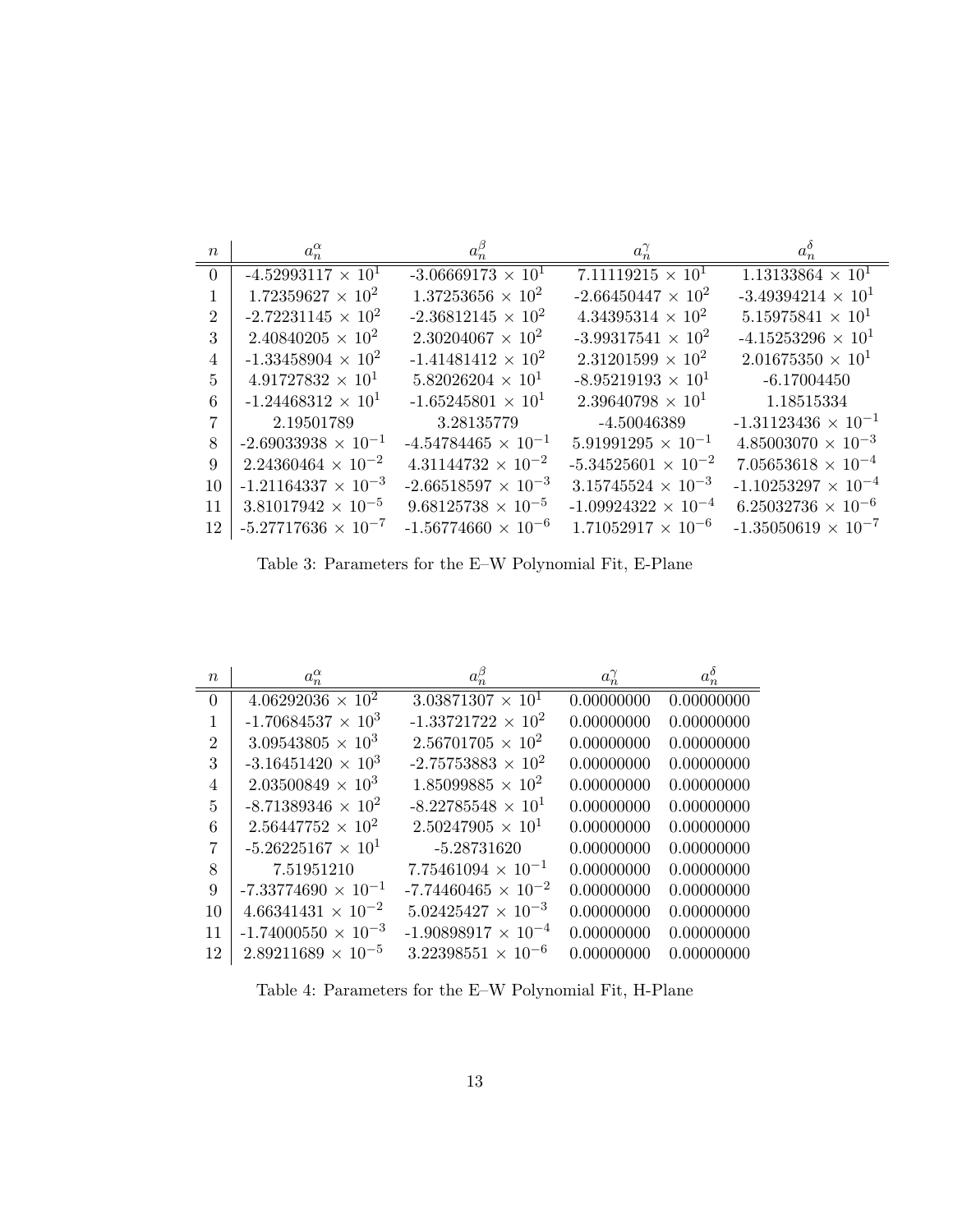| $\boldsymbol{n}$ | $a_n^{\alpha}$               | $a_n^{\beta}$                | $a_n^{\gamma}$               | $a_n^o$                      |
|------------------|------------------------------|------------------------------|------------------------------|------------------------------|
| $\Omega$         | $-4.67361577 \times 10^{1}$  | $-2.57168497 \times 10^{1}$  | $7.34504958 \times 10^{1}$   | $1.24757325 \times 10^{1}$   |
|                  | $1.78607828 \times 10^{2}$   | $1.19265801 \times 10^{2}$   | $-2.75675572 \times 10^{2}$  | $-3.90944288 \times 10^{1}$  |
| $\overline{2}$   | $-2.83829202 \times 10^{2}$  | $-2.09443099 \times 10^{2}$  | $4.49916361 \times 10^{2}$   | $5.78116652 \times 10^{1}$   |
| 3                | $2.52963340 \times 10^{2}$   | $2.07255881 \times 10^{2}$   | $-4.14005911 \times 10^{2}$  | $-4.66413118 \times 10^{1}$  |
| 4                | $-1.41420083 \times 10^{2}$  | $-1.29712536 \times 10^{2}$  | $2.39939691 \times 10^{2}$   | $2.27329249 \times 10^{1}$   |
| 5                | $5.26474299 \times 10^{1}$   | $5.43283141 \times 10^{1}$   | $-9.29836961 \times 10^{1}$  | $-6.98369609$                |
| 6                | $-1.34868710 \times 10^{1}$  | $-1.56942887 \times 10^{1}$  | $2.49071652 \times 10^{1}$   | 1.34698313                   |
|                  | 2.41161359                   | 3.16832358                   | -4.67973532                  | $-1.49509056 \times 10^{-1}$ |
| 8                | $-3.00382150 \times 10^{-1}$ | $-4.46022164 \times 10^{-1}$ | $6.15741005 \times 10^{-1}$  | $5.50337619 \times 10^{-3}$  |
| 9                | $2.55284141 \times 10^{-2}$  | $4.29105053 \times 10^{-2}$  | $-5.56027389 \times 10^{-2}$ | $8.21322904 \times 10^{-4}$  |
| 10               | $-1.40995103 \times 10^{-3}$ | $-2.68962173 \times 10^{-3}$ | $3.28431557 \times 10^{-3}$  | $-1.28207933 \times 10^{-4}$ |
| 11               | $4.55549817 \times 10^{-5}$  | $9.89863473 \times 10^{-5}$  | $-1.14320770 \times 10^{-4}$ | $7.28724548 \times 10^{-6}$  |
| 12               | $-6.52303480 \times 10^{-7}$ | $-1.62285564 \times 10^{-6}$ | $1.77843040 \times 10^{-6}$  | $-1.57929065 \times 10^{-7}$ |

Table 5: Parameters for the N–S Polynomial Fit, E-Plane

| $\boldsymbol{n}$ | $a_n^{\alpha}$               | $a_n^{\beta}$                | $a_n^{\gamma}$ | $a_n^{\delta}$ |
|------------------|------------------------------|------------------------------|----------------|----------------|
| $\overline{0}$   | $3.74442220 \times 10^{2}$   | $2.66334909 \times 10^{1}$   | 0.00000000     | 0.00000000     |
| 1                | $-1.58363329 \times 10^3$    | $-1.18733375 \times 10^{2}$  | 0.00000000     | 0.00000000     |
| $\overline{2}$   | $2.89034779 \times 10^3$     | $2.31127516 \times 10^{2}$   | 0.00000000     | 0.00000000     |
| 3                | $-2.96927546 \times 10^3$    | $-2.51050876 \times 10^{2}$  | 0.00000000     | 0.00000000     |
| 4                | $1.91602338 \times 10^3$     | $1.70002572 \times 10^{2}$   | 0.00000000     | 0.00000000     |
| 5                | $-8.22272816 \times 10^{2}$  | $-7.60917207 \times 10^{1}$  | 0.00000000     | 0.00000000     |
| 6                | $2.42332563 \times 10^{2}$   | $2.32705259 \times 10^{1}$   | 0.00000000     | 0.00000000     |
| 7                | $-4.97732692 \times 10^{1}$  | -4.93847248                  | 0.00000000     | 0.00000000     |
| 8                | 7.11814584                   | $7.26924548 \times 10^{-1}$  | 0.00000000     | 0.00000000     |
| 9                | $-6.95245544 \times 10^{-1}$ | $-7.28171075 \times 10^{-2}$ | 0.00000000     | 0.00000000     |
| 10               | $4.42376945 \times 10^{-2}$  | $4.73590854 \times 10^{-3}$  | 0.00000000     | 0.00000000     |
| 11               | $-1.65311917 \times 10^{-3}$ | $-1.80330479 \times 10^{-4}$ | 0.00000000     | 0.00000000     |
| 12               | $2.75295077 \times 10^{-5}$  | $3.05113715 \times 10^{-6}$  | 0.00000000     | 0.00000000     |

Table 6: Parameters for the N–S Polynomial Fit, H-Plane